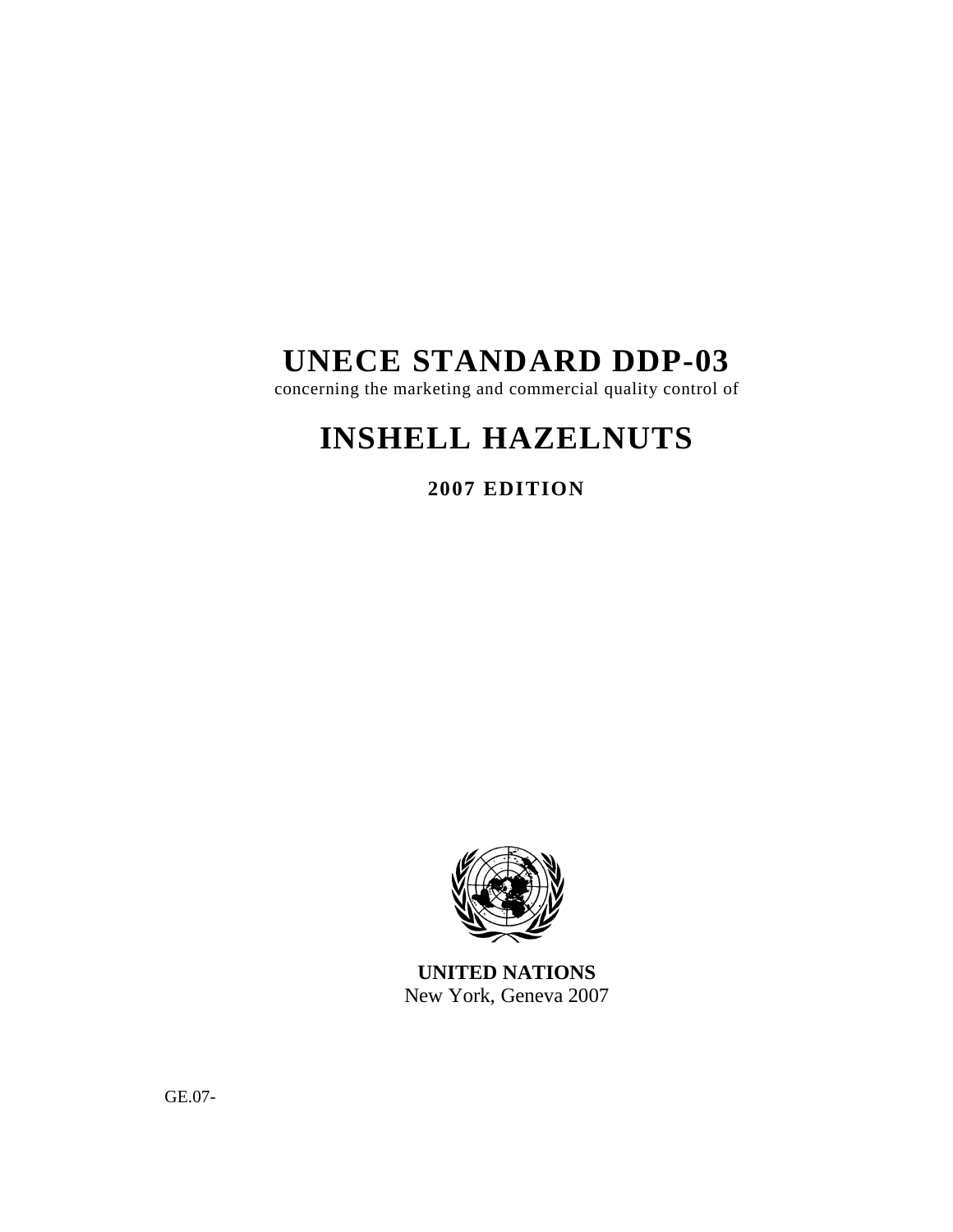#### **NOTE**

#### **The Working Party on Agricultural Quality Standards**

The commercial quality standards of the United Nations Economic Commission for Europe (UNECE) Working Party on Agricultural Quality Standards help facilitate international trade, encourage high-quality production, improve profitability and protect consumer interests. UNECE standards are used by Governments, producers, traders, importers and exporters, and other international organizations, and cover a wide range of agricultural products, including fresh fruit and vegetables, dry and dried produce, seed potatoes, meat, cut flowers, eggs and egg products. For more information on UNECE agricultural standards, please visit our website <www.unece.org/trade/agr>.

The present new Standard for Inshell Hazelnuts is based on document ECE/TRADE/C/WP.7/2007/19, adopted at the sixty-third session of the Working Party.

The designations employed and the presentation of the material in this publication do not imply the expression of any opinion whatsoever on the part of the United Nations Secretariat concerning the legal status of any country, territory, city or area or of its authorities, or concerning the delimitation of its frontiers or boundaries. Mention of company names or commercial products does not imply endorsement by the United Nations.

All material may be freely quoted or reprinted, but acknowledgement is requested.

Please contact the following address with any comments or enquiries:

Agricultural Standards Unit Trade and Timber Division United Nations Economic Commission for Europe Palais des Nations Geneva 10, CH-1211, Switzerland Tel: +41 22 917 1366 Fax: +41 22 917 0629 e-mail: agristandards@unece.org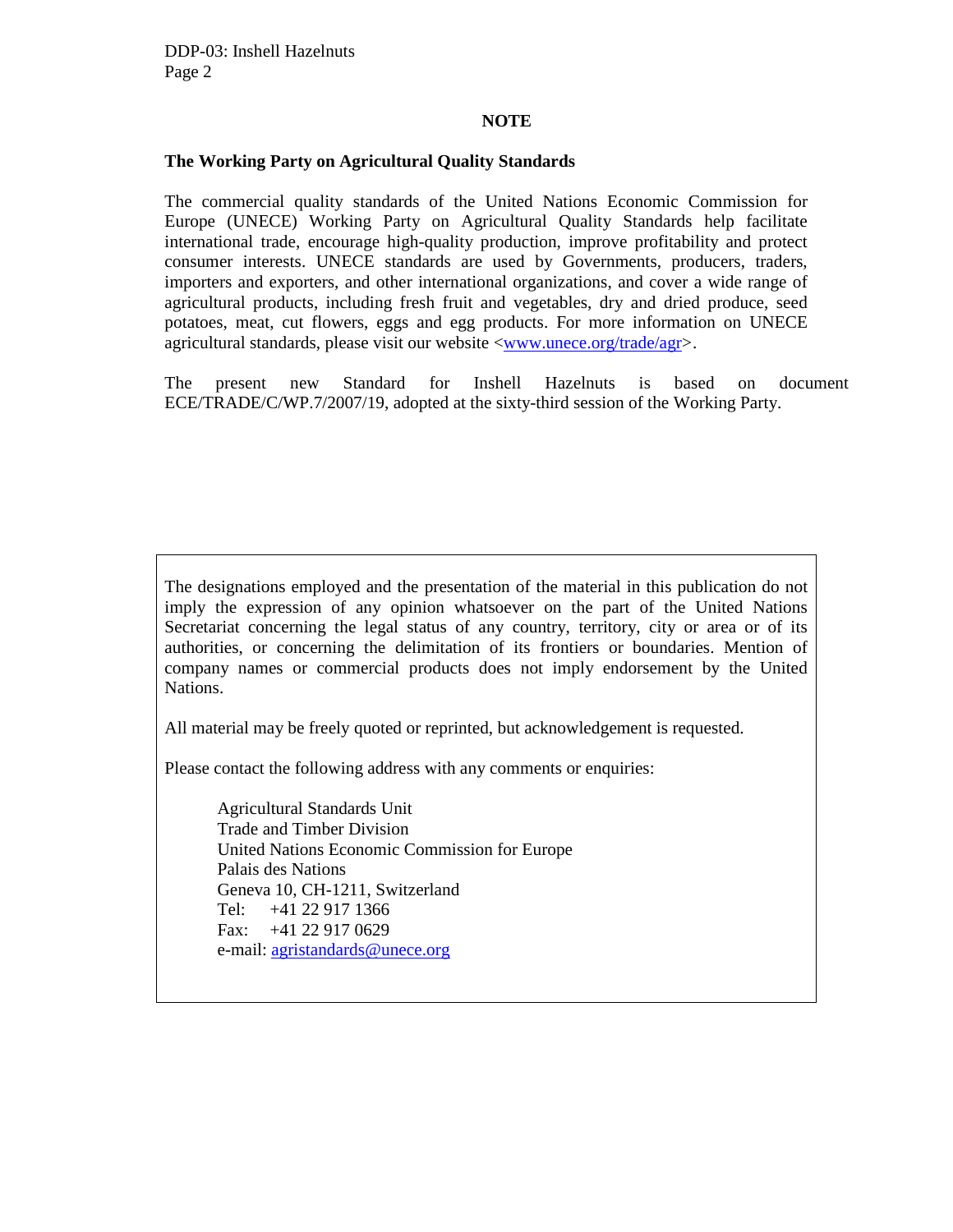#### **UNECE STANDARD DDP-03 concerning the marketing and commercial quality control of**

# **INSHELL HAZELNUTS**

# **I. DEFINITION OF PRODUCE**

This standard applies to inshell hazelnuts free from involucre or husk of varieties (cultivars) grown from *Corylus avellana* L. and *Corylus maxima* Mill*.* and their hybrids, intended for direct consumption or for food when intended to be mixed with other products for direct consumption without further processing.

This standard does not apply to inshell hazelnuts for industrial processing.

# **II. PROVISIONS CONCERNING QUALITY**

The purpose of the standard is to define the quality requirements of inshell hazelnuts at the export control stage, after preparation and packaging.

However, if applied at stages following export, the holder shall be responsible for observing the requirements of the standard. The holder/seller of products not in conformity with this standard may not display such products or offer them for sale, or deliver or market them in any other manner.

# **A. Minimum requirements** <sup>1</sup>

 $\overline{a}$ 

In all classes, subject to the special provisions for each class and the tolerances allowed, the inshell hazelnuts must display the following characteristics:

- (a) The shell must be:
	- − intact; however, slight superficial damage is not considered as a defect, provided the kernel is physically protected
	- − clean; practically free of any visible foreign matter, including residues of adhering husk affecting in aggregate more than 5 per cent of the total shell surface
	- − free from blemishes, areas of discoloration or spread stains in pronounced contrast with the rest of the shell affecting in aggregate more than 25 per cent of the surface of the shell
	- well formed; not noticeably misshapen.

<sup>1</sup>Definitions of terms and defects are listed in annex III of the Standard Layout – Recommended terms and definition of defects for standards of dry (Inshell Nuts and Nut Kernels) and dried produce <http://www.unece.org/trade/agr/standard/dry/StandardLayout/StandardLayoutDDP\_e.pdf>.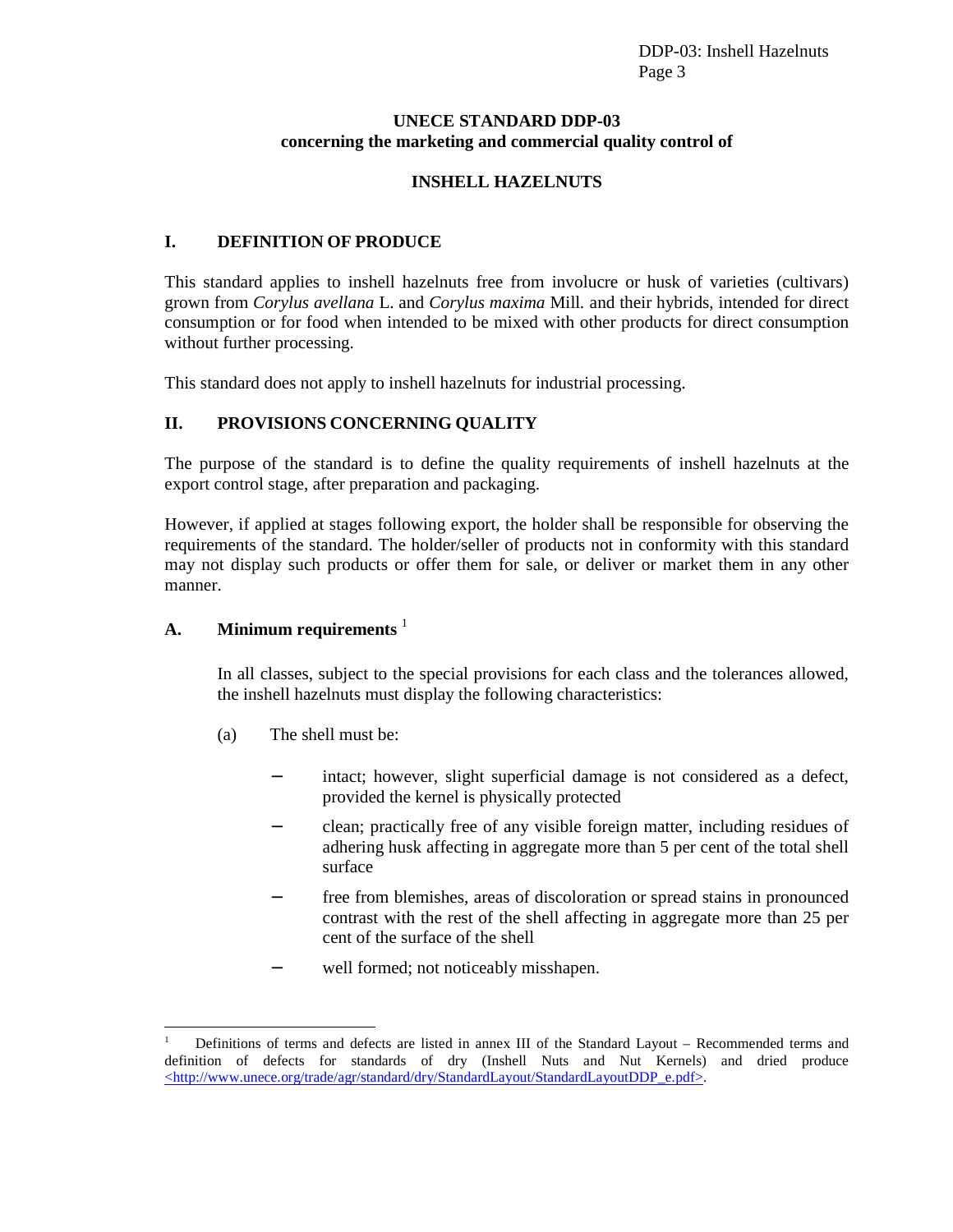- (b) The kernel must be:
	- free from rancidity
	- − sufficiently developed; kernels should fill at least 50 per cent of the shell cavity
	- not desiccated; kernels with dried out or tough portions affecting more than 25 per cent of the surface are to be excluded
	- free from blemishes, areas of discoloration or spread stains in pronounced contrast with the rest of the kernel affecting in aggregate more than 25 per cent of the surface of the kernel
	- well formed.
	- (c) The whole produce (shell and kernel) must be:
		- − dried in accordance with section "B. Moisture content"
		- sound; produce affected by rotting or deterioration such as to make it unfit for human consumption is excluded
		- − free from mould filaments visible to the naked eye
		- − free from living pests, whatever their stage of development
		- free from damage caused by pests, including the presence of dead insects and/or mites, their debris or excreta
		- free of abnormal external moisture
		- − free of foreign smell and/or taste.

The condition of the inshell hazelnuts must be such as to enable them:

- − to withstand transportation and handling
- to arrive in satisfactory condition at the place of destination.

# **B. Moisture Content** <sup>2</sup>

The inshell hazelnuts shall have a moisture content not exceeding 12.0 per cent for the whole nut or 7.0 per cent for the kernel.

 $\frac{1}{2}$ The moisture content is determined by one of the methods given in annex II of the Standard Layout – Determination of the moisture content for dry produce  $\leq$ http://www.unece.org/trade/agr/standard/dry/StandardLayout/StandardLayoutDDP\_e.pdf>. The laboratory

reference method shall be used in cases of dispute.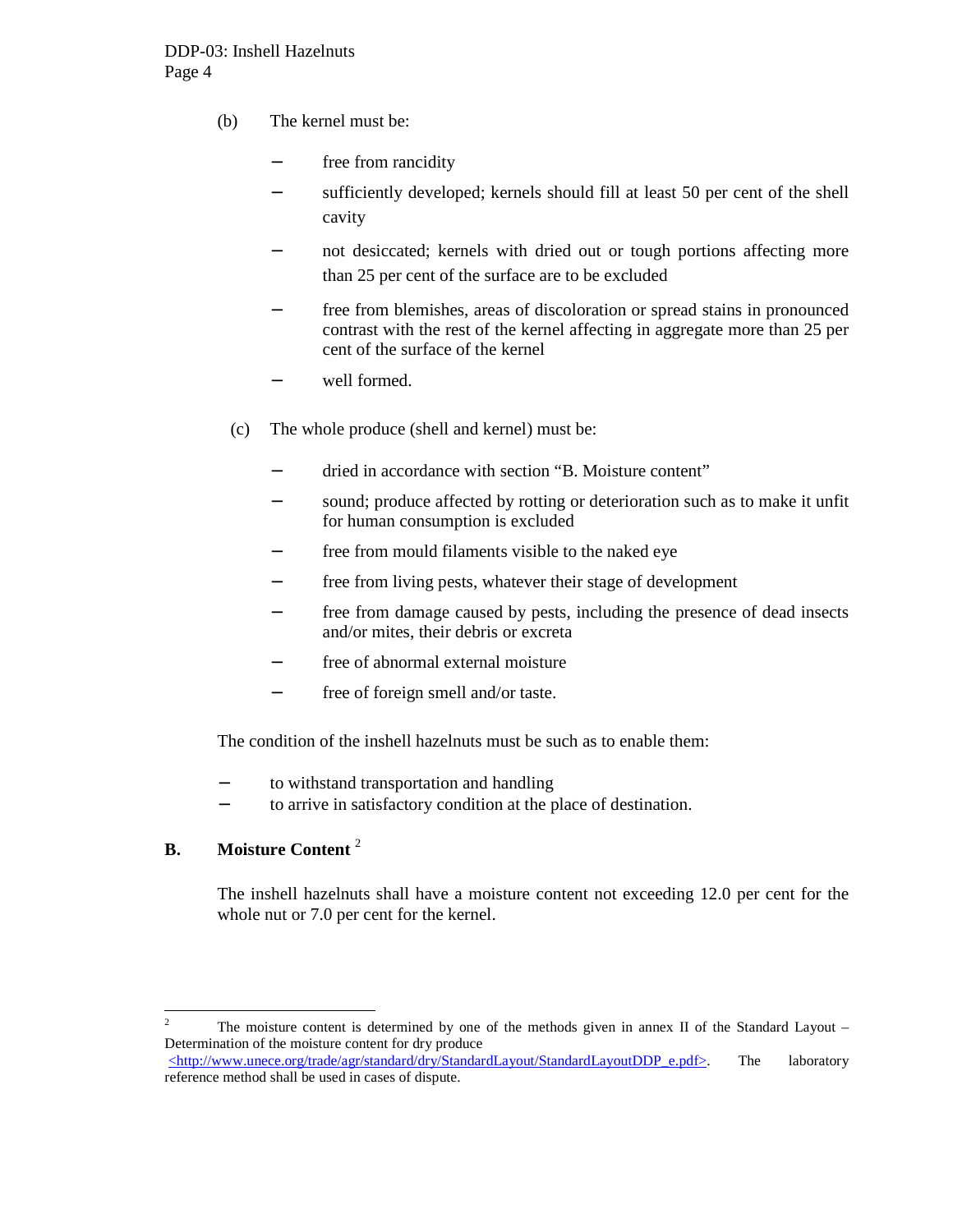## **C. Classification**

In accordance with the defects allowed in section "IV. Provisions concerning tolerances" inshell hazelnuts are classified into the following classes:

"Extra" Class, Class I, Class II.

The defects allowed must not affect the general appearance of the produce as regards quality, keeping quality and presentation in the package.

# **III. PROVISIONS CONCERNING SIZING**

Sizing of inshell hazelnuts is mandatory for Extra Class and Class I, but optional for Class II. The size is determined by the maximum diameter of the equatorial section of the shell.

The minimum size is 12 mm in diameter.

Uniformity in size is expressed by:

- a size range defined by a minimum size and a maximum size which must not exceed 3 mm of difference or
- screening defined as a minimum size in diameter.

# **IV. PROVISIONS CONCERNING TOLERANCES**

Tolerances in respect of quality and size are allowed in each lot for produce not satisfying the minimum requirements of the class indicated.

#### **A. Quality tolerances**

| Defects allowed                                                                                            | <b>Tolerances allowed</b><br>percentage of defective<br>inshell<br>hazelnuts by count/number or weight<br>(with regard to the total inshell weight)<br>basis) |                |                 |
|------------------------------------------------------------------------------------------------------------|---------------------------------------------------------------------------------------------------------------------------------------------------------------|----------------|-----------------|
|                                                                                                            | Extra                                                                                                                                                         | <b>Class I</b> | <b>Class II</b> |
| (a) Tolerances for shells and kernels not<br>satisfying the minimum requirements,<br>Of which no more than | 10                                                                                                                                                            | 15             | 20              |
| Not sufficiently developed or empty shells (by<br>number)                                                  | 6                                                                                                                                                             | 9              | 12              |
| Mouldy, rancid, damaged by pests, rotting or<br>deterioration                                              | 3                                                                                                                                                             | 5              | 6               |
| Living pests                                                                                               |                                                                                                                                                               |                |                 |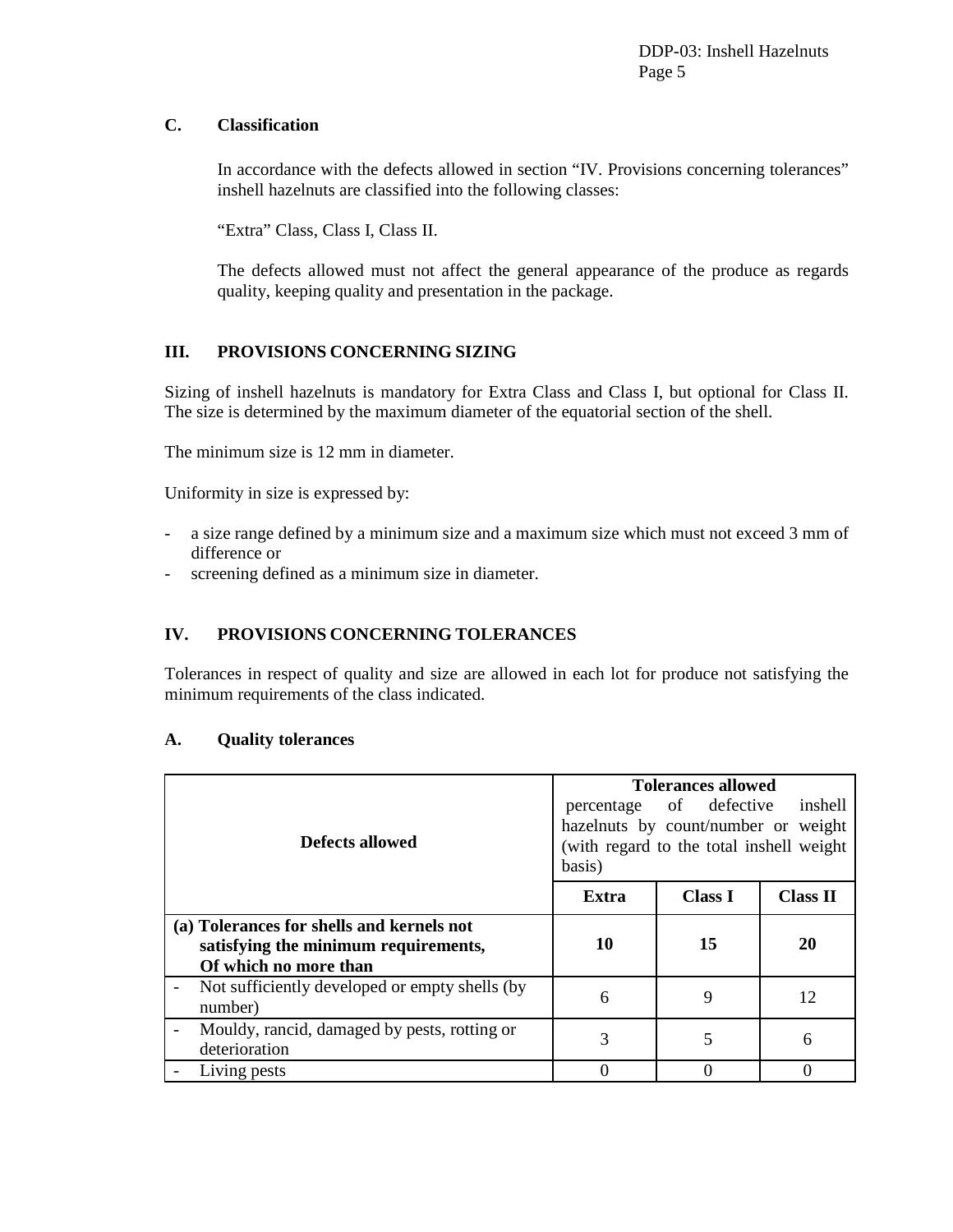| <b>Size tolerances</b><br>`b                                                              |  |  |
|-------------------------------------------------------------------------------------------|--|--|
| For produce not conforming to the provisions<br>concerning sizing and the size indicated  |  |  |
| (c) Tolerances for other defects                                                          |  |  |
| Foreign matter, loose shells, shell fragments,<br>fragments of hull, dust                 |  |  |
| Inshell hazelnuts belonging to varieties or<br>commercial types other than that indicated |  |  |

Note: Total tolerances for defects allowed in each class can be used solely for defects affecting the shell, provided no other defects are present.

## **V. PROVISIONS CONCERNING PRESENTATION**

## **A. Uniformity**

The contents of each package must be uniform and contain only inshell hazelnuts of the same origin, quality, crop year, size (if sized) and variety or commercial type (if indicated).

The visible part of the contents of the package must be representative of its entire contents.

# **B. Packaging**

Inshell hazelnuts must be packed in such a way as to protect the produce properly.

The materials used inside the package must be clean and of a quality such as to avoid causing any external or internal damage to the produce. The use of materials, particularly of paper or stamps bearing trade specifications is allowed provided the printing or labelling has been done with non-toxic ink or glue.

Packages must be free of all foreign matter in accordance with the table of tolerances in section "IV. Provisions concerning tolerances".

#### **C. Presentation**

Inshell hazelnuts must be presented in bags or solid containers. All sales packages within each package must be of the same weight.

<The shell may be cleaned/treated with authorized agents, provided that they do not affect the quality of the kernel.>